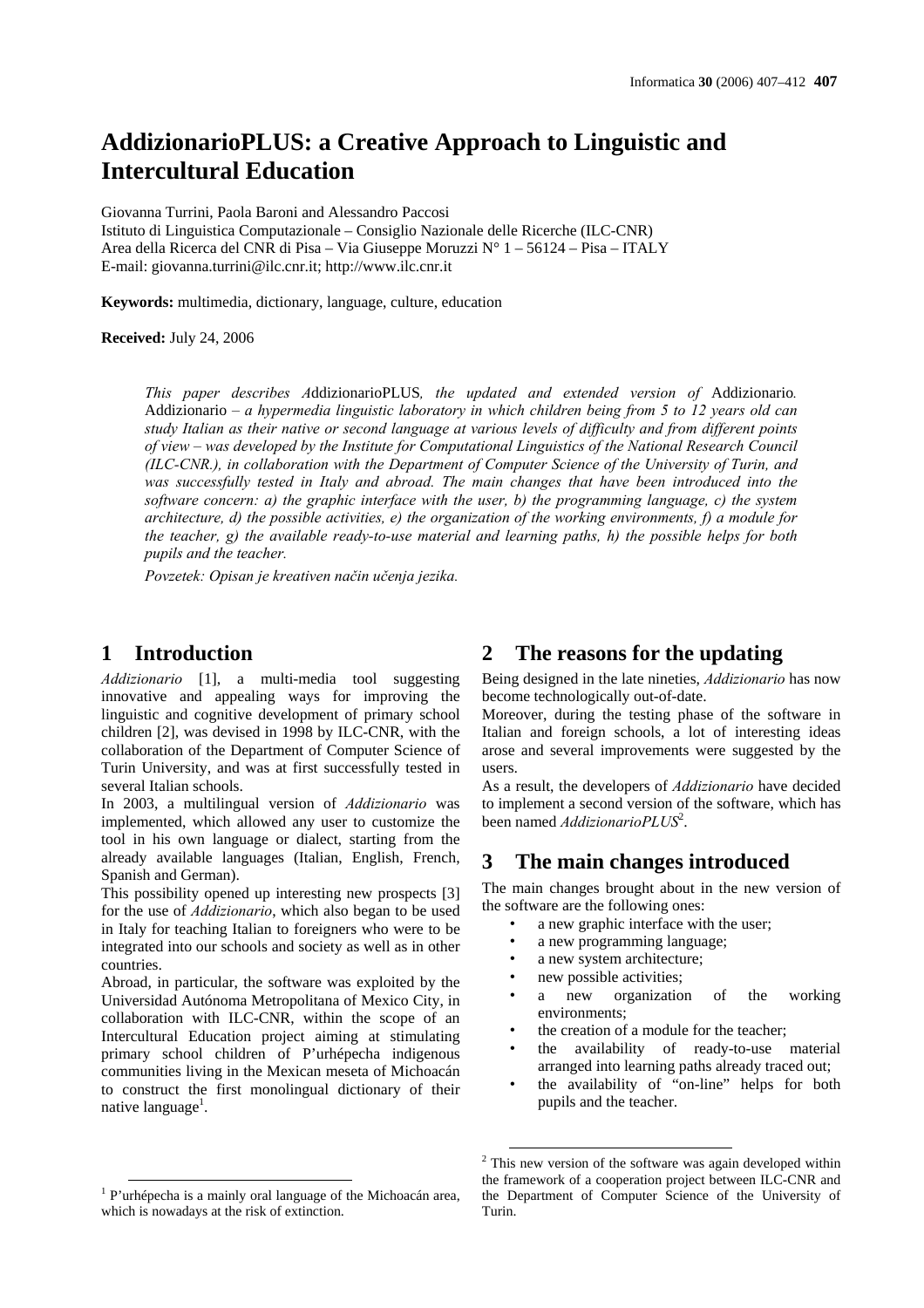#### **3.1 A new graphic interface with the user**

The graphic interface with the user has been considerably changed as a result of the loss of attraction suffered by the previous version of the software for children by now used to the high graphic quality of the videogames and cartoons that are available on the market.

#### **3.2 A new programming language**

A different programming language has been adopted as well.

The choice of the developers has fallen on C#.NET, a modern and flexible language that generates software able to run on different platforms.

#### **3.3 A new system architecture**

One of the most important changes brought about in *AddizionarioPLUS* concerns the modality of the system architecture, which is no longer Stand-alone, but has become Client-Server.



Figure 1: the system architecture.

In *Addizionario*, the software was designed to be installed on single computers (Stand-alone modality), and could therefore only be used by one pupil at a time or by a small group of pupils (usually two or three), who had to use the mouse and the keyboard in turns.

The data produced during each working session were stored only in the computer used by the pupil and, as a consequence, the material produced by different pupils was physically stored in different computers.

In *AddizionarioPLUS*, on the contrary, the software is designed to be installed and used on a network, both on a Local Area Network (LAN) and on the Internet (Client-Server modality).

Data and users modules (*Pupil Module* and *Teacher Module*) are memorized in a database stored on one particular computer (referred to as "server" or "computer server" or "database server"), which can be easily accessible from the different workstations of the network (referred to as "client servers") by pupils and the teacher at the same time (each of them with his own goals and data views).

For a greater effectiveness of the system, it is advisable to memorize data and users modules on the computer server instead of the client servers.

For want of a LAN, of course, the software can still be installed and used on single computers.

In this case, however, as in the case of *Addizionario*, each computer will contain in its memory both the users modules and the data produced by pupils and/or the teacher during the working sessions.

The architecture of *AddizionarioPLUS*, where all the data are centralized and accessible by means of a database server, offers considerable advantages to both pupils and the teacher.

Pupils have the opportunity of sharing their materials, examining and using the material produced by other pupils and carrying out appealing collaborative activities (such as constructing a "Class Dictionary" or writing the text of a fairy-tale or a story together).

On the other hand, the teacher can easily supervise and monitor the material produced by his/her pupils, manage the security copies of the data collected and organize group activities and possible collaborative activities by using the information resources placed at his/her disposal through the network (concerning, for instance, the possible ways of forming and managing working groups, of organizing work-shifts, of assigning tasks and responsibilities etc.).

Moreover, if an access to the Internet is available, it is possible to publish the material produced on a Web site specially created by the authors of *AddizionarioPLUS*, whether the software is installed on a single computer or on a LAN.

This possibility is extremely important, since it gives pupils the satisfaction of displaying their works on line and, at the same time, offers the teacher the opportunity of examining, discussing and re-elaborating the material produced by other users (pupils as well as teachers).

The use of *Addizionario* on a LAN and on the Internet was an improvement suggested by the Mexican test participants.

Network resources were required because of the peculiarity of the Indigenous Education, which tends to emphasize the collaborative character of the learning  $process<sup>3</sup>$ .

Moreover, the P'urhépecha communities consider network resources to be essential for the collective construction of a dictionary being able to represent their language, which is a task that requires collaboration and frequent discussion.

The fact that these communities live far away from each other was another reason for their request for connection resources.

### **3.4 New possible activities**

*AddizionarioPLUS* differs from *Addizionario* also in the number and types of activities to be performed.

While in the first version of the software the activities were granted to the creativity and initiative of the teacher, in the second one they are more supported (for both pupils and the teacher).

<sup>&</sup>lt;sup>3</sup> Indigenous education often makes use of the figure of the child-tutor, that is to say, an older, more experienced child, who frequently stands in for the teacher during everyday teaching activities in multi-level classes, taking care of younger children that need support and guidance.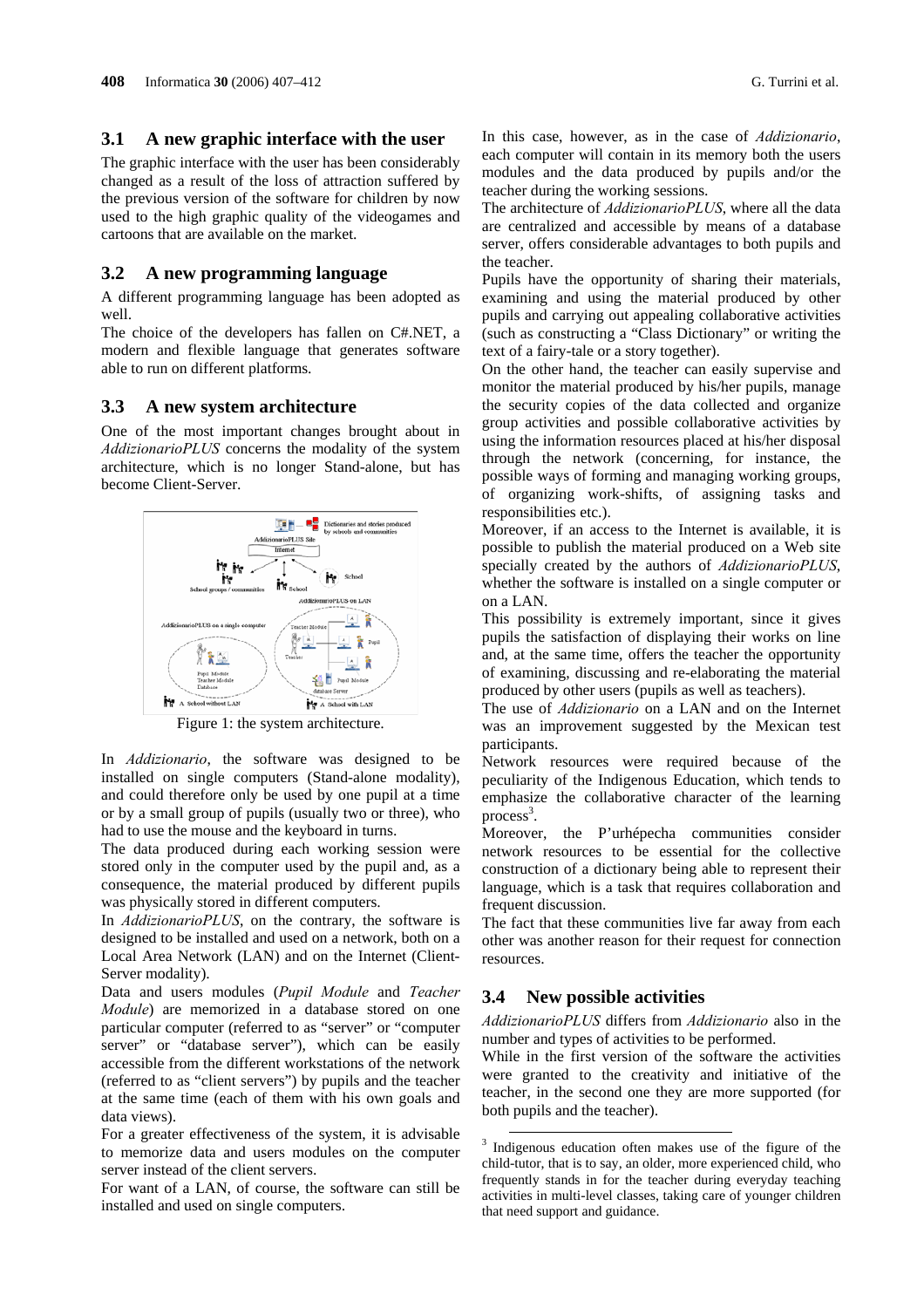In *AddizionarioPLUS* there are many possible activities which may be more free and creative (as in *Addizionario*) or more supported and organized in detail (differently from *Addizionario*).

Activities are arranged into four working environments (which will be described in the next paragraph) and are developed at differing levels of difficulty in each of these environments.

### **3.5 A new organization of the working environments**

The working environments of *AddizionarioPLUS* are the following ones:

- 1) *My Dictionary*;
- 2) *My Stories* (or *My Storybook*)*;*
- 3) *My Drawings* (or *My Drawingbook*);
- 4) *The Children's Dictionary compiled by children* (which is equivalent to the "Core Dictionary" of *Addizionario*).

Another novelty of the second version of the software is that its working environments are presented in separate modules, even though they are interconnected.

That offers the pupil the possibility of using the software even only for writing stories or drawing, without necessarily passing through his dictionary (which he/she had to do in *Addizionario*).

From his/her book of stories or a drawing album, however, the pupil can always access his dictionary in order to insert new words and/or images as well as for a consultation.



Figure 2: the working environments.

*My Dictionary*, *My Stories* and *My Drawings* are contained in the *Backpack* (which is highlighted in the figure 2, since it is open).

The foreseen activities can be carried out both in an individual way and in a collaborative one.

In response to the invitation of the teacher or the system assistant (an amusing but never domineering *on/off Parrot*), the pupil can choose the kind of activity – either individual or collaborative – to carry out and, subsequently, the environment in which he prefers to work.

Collaborative activities can be proposed by the teacher through the *Blackboard*, which can be considered as the fifth working environment of *AddizionarioPLUS* in every respect.



Figure 3: the *Blackboard*.

#### **3.5.1 My Dictionary**

*My Dictionary* is the creative module corresponding to the "Activity Book" of *Addizionario*.

In fact, it re-proposes in a richer form many of the functions already present in the latter.

Thanks to these functions renewed and enriched, the pupil becomes the author of his/her own dictionary, defining the words, drawing them, assigning them a sound and putting them together in conceptual groups called "worlds".

Unlike *Addizionario*, however, *AddizionarioPLUS* offers the pupil the possibility of constructing his/her dictionary following different approaches as well as the possibility of carrying out activities aiming at extending and organizing his vocabulary.

Moreover, *My Dictionary* is the ideal environment in which many of the activities that can be carried out are such that they can be performed in a cooperative manner. Three of the approaches for constructing one's dictionary can be chosen directly in the "Construct" menu.



Figure 4: *My Dictionary* "Construct" menu.

Here one's dictionary can be constructed:

- a) word after word starting from a blank page (as in *Addizionario*);
- b) starting from the so-called "containers of words"4 (namely, homogeneous sets of words that can be empty or to be completed, such as the glossary of Geography, the words of affection etc.);

 <sup>4</sup> The expression "container of words" is less poetic but more immediate and functional than the expression "world of words" at first selected by the authors of *AddizionarioPLUS*.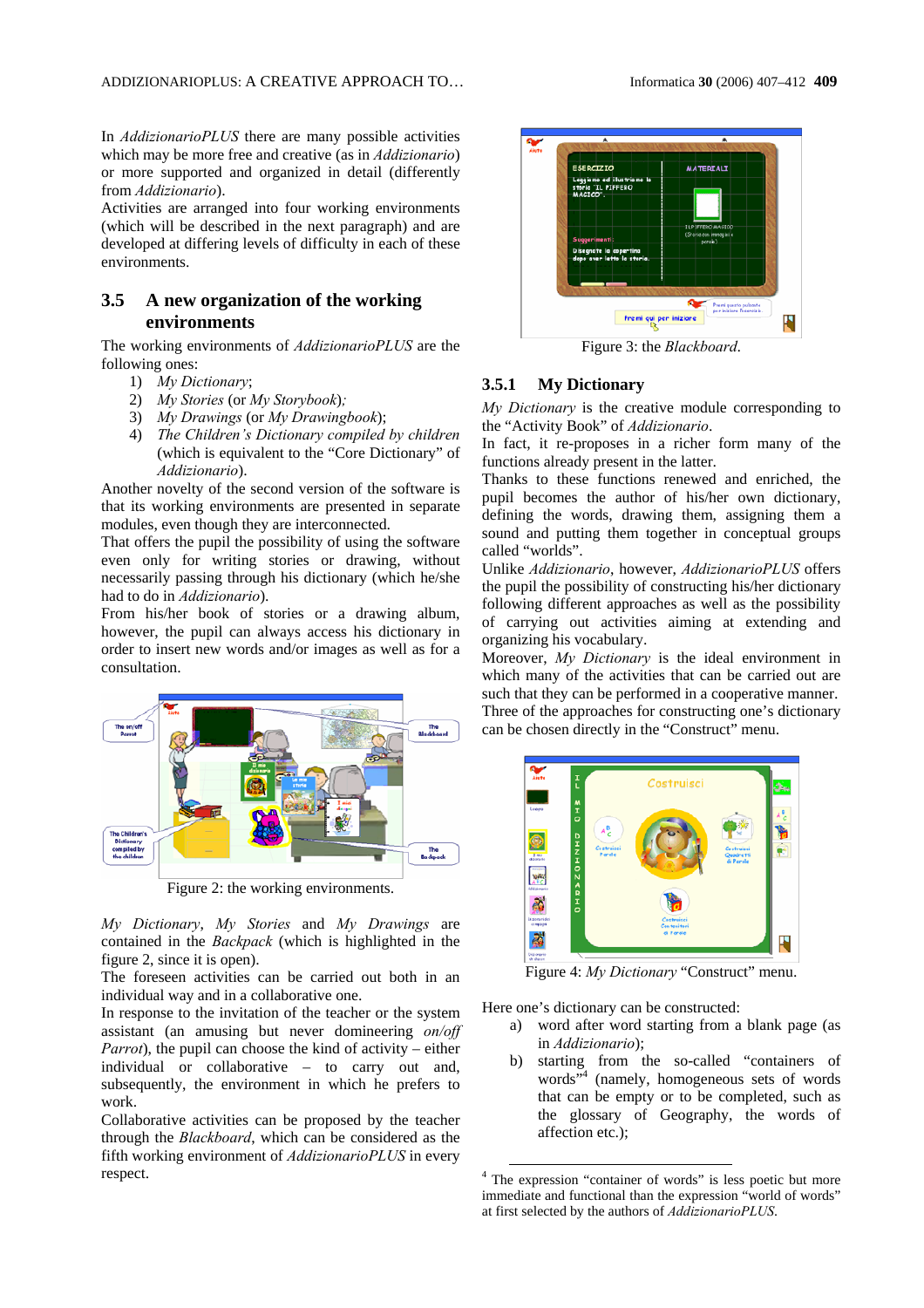c) starting from the so-called "pictures of words" (namely, illustrations of environments of different type, where images of persons, animals or things are visible, to which their names, pronunciation and possible typical sounds can be associated).

Following the first approach, the pupil can start off from single words not necessarily connected together (for instance, words attracting his attention or creating difficulties of understanding while he is reading a text or listening to a lesson).

Following the second approach, the pupil can start off from words belonging to a specific semantic field (for instance, the one of feelings).

Following the third approach, the pupil can start off from words denoting people, animals or things, whose representations are "set" in the same graphic context, that is to say, in the same picture (for instance, the illustration of a farm, a street, a school etc.).

Moreover, the pupil can construct "pictures of words" *ex novo* or explore and complete "pictures of words" already constructed or half-constructed and can insert new words in his dictionary as well.

A particularly interesting possibility offered to the pupil within this module is the one of interconnecting different graphic environments by creating some accessing points for "entering" the objects represented in a picture (in the context of a "farm", for instance, the pupil can construct an accessing point to the "roost" and examine its inside).

Other approaches for constructing one's dictionary (not included in the "Construct" menu) foresee:

- d) to start from texts, where the user can locate the words he considers worth inserting in his dictionary or working on;
- e) to expand and complete the material produced by the pupils who created the "Core Dictionary" of *Addizionario* with one's material (definitions, examples, drawings and sounds), which may be useful to give pupils the opportunity of not starting from a (often discouraging) blank page.

When the software is used on a network (both a LAN and the Internet), another approach (not included in the "Construct" menu) foresees:

f) to construct the *Class Dictionary* with the contents of the *Fellow school children's Dictionaries* considered the best ones by the pupils themselves according to a collaborative logic and under the supervision of the teacher.

#### **3.5.2 My Stories and My Drawings**

During the testing of *Addizionario*, the request was often made to have the possibility to access the software only in order to either write stories or draw.

*My Stories* and *My Drawings* are the two working environments of *AddizionarioPLUS* responding to these requirements (being they presented as separate modules).

#### **3.5.2.1 My Stories**

With the introduction of *My Stories* as a separate module, *AddizionarioPLUS* offers the pupil not only the chance

of writing a story (as *Addizionario* did), but also the one of constructing a real book of stories (including its cover) following different approaches.

Three approaches for constructing one's book of stories can be chosen directly in the "Construct" menu.



Figure 5: *My Stories* "Construct" menu.

Here it is possible to write three different kinds of stories:

- a) classic stories composed only of a text and emphasizing characters and places;
- b) stories facilitated by the use of images and words;
- c) stories illustrated with captions.

Each kind of story can stimulate and develop different abilities in the pupil.

Moreover, *My Stories* could be one of the most appropriate environments for the organization of group activities, such as writing a story together or compiling simplified texts (for instance, texts where pupils are invited to explain the meaning of difficult words or to substitute them with synonyms that are easier to understand).

The construction and the possible consultation of a story facilitated by the use of images and words can be illustrated with the example reported below ("The Magic Pipe").



Figure 6: "The Magic Pipe" (Constructive Modality).

The teacher can prepare his/her lessons by simplifying an excerpt (extracted from a book or downloaded from the Internet) with definitions, synonyms and pronunciations or sounds, either by himself (as in the case of a remedial teacher) or involving his pupils.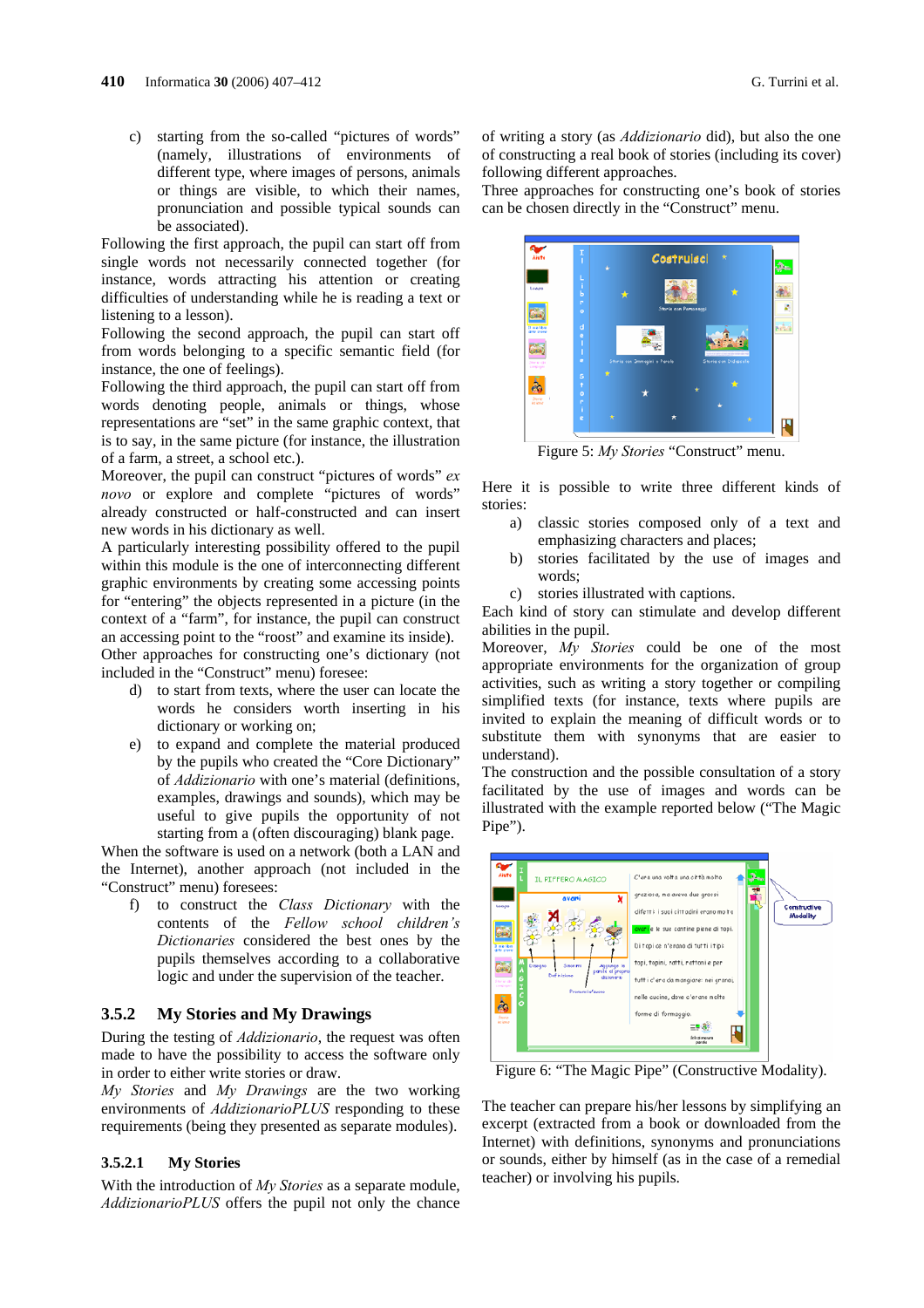After that the title, the text and the graphic context of the story proposed have been notified to the user (who can be a pupil as well as the teacher), some possibilities are offered to him:

- he can simplify the story by replacing a word with the corresponding image (which can be drawn by himself or selected by him within the "Drawing Gallery");
- he can write the definition of a word;
- he can substitute a word with a synonym;
- he can record the pronunciation or the sound of a word;
- he can insert a word in his dictionary.



Figure 7: "The Magic Pipe" (Consultative Modality).

By selecting the button "Make the word jumping" (which is symbolized by a *Frog* and represents the link between *My Stories* and *My Dictionary*), the user can verify if the word selected is or is not present in his dictionary and, in the negative case, he can insert the word selected in his dictionary.

The work performed by pupils may be also useful for either foreign children or children with cognitive disabilities.

In this connection, it should be underlined that children are always favourably disposed to take part in these kinds of activities, which involve friendship and offer them the possibility of helping their fellow school children.

#### **3.5.2.2 My Drawings**

With the introduction of *My Drawings* as a separate module, *AddizionarioPLUS* offers the pupil not only the chance of drawing (as *Addizionario* did), but also the one of constructing a real drawing album by making use of numerous tools.

This environment already existed in *Addizionario*, but has been improved in *AddizionarioPLUS*, where new functions and specials effects have been added.

In particular, some possibilities are offered to the user:

- he can work on an expandable drawing table (against the fixed and too small drawing table available in *Addizionario*);
- he can use an increased quantity of ready-to-use material (against the scarce quantity of ready-touse material available in *Addizionario*);
- he can use an interesting space for the creation of simple examples of animation (where, for instance, by using only two still pictures, it is

possible to represent graphically the meaning of certain kinds of antonyms, such as "close/open", "switch on/switch off" etc.).



Figure 8: a graphic representation of an antonym.

### **3.5.3 The Children's Dictionary compiled by children**

The fourth working environment of *AddizionarioPLUS* is the *Children's Dictionary compiled by children*.

This dictionary re-proposes to the users of the new version of the software the material previously produced by the pupils who created the "Core Dictionary" of *Addizionario* [4].

What is expected here is that pupils expand and complete it with material of their own production (definitions, examples, drawings, pronunciations and sounds).

This didactic approach can stimulate pupils to read and use what other pupils have created and, at the same time, can help them to overcome the anxiety that can arise in them when they start from a blank page (for instance, by providing them with a list of words to start from in the construction of their dictionary and possible examples that may give them an inspiration).

# **3.6 The creation of a module for the teacher**

Another novelty introduced in *AddizionarioPLUS* is the *Teacher Module*.

Whereas in *Addizionario* the teacher was considered as an external and detached controller of pupils' activities, in the new version of the software he/she is considered as a user in every respect.

The same possibilities offered to the pupil within the *Pupil Module* are provided to the teacher within the *Teacher Module*.

Here the teacher can:

- monitor his pupils' work, control the work performed and stimulate his pupils to reflect on it;
- manage the "Class Dictionary" by publishing the best material;
- start collaborative activities through the *Blackboard*;
- prepare customized learning paths for his pupils by using the facilities supplied by the system;
- manage the security copies of the data collected.